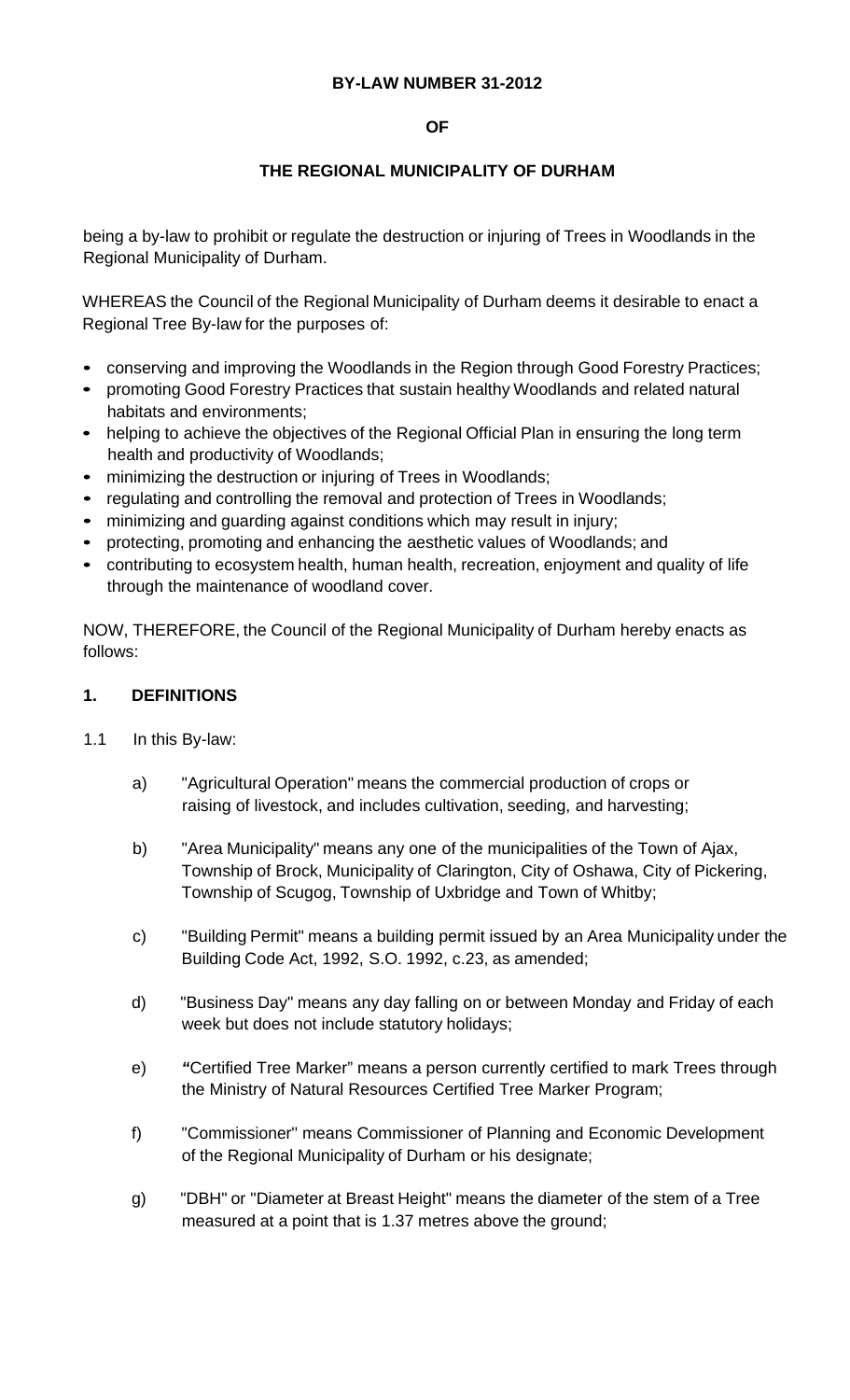- h) "Farmer'' means a person who has a current and valid farm registration number under the Farm Registration and Farm Organizations Funding Act, 1993, S.O. 1993, c.21, as amended;
- i) "Fence Row" means a narrow linear strip of Trees that defines a laneway or boundary between fields or properties;
- j) "Forest Management Prescription" means the site specific operational plan prepared by, or under the direction of a Qualified OPFA Member, that describes the existing forest conditions and the forest management objectives for an area, and which prescribes the methods for harvesting the existing forest stand and a series of treatments that will be carried out to establish a free-growing stand in a manner that accommodates other resource values as identified;
- k) "Good Forestry Practices" means the proper implementation of harvest, renewal and maintenance activities known to be appropriate for the forest and environmental conditions under which they are being applied and that minimize detriments to forest values, including: significant ecosystems; important fish and wildlife habitat; soil and water quality and quantity; forest productivity and health and the aesthetic and recreational opportunities of the landscape;
- l) "Injury" means lasting damage to a Tree which may include, but is not limited to:
	- i) broken branches in the crown of a Tree;
	- ii) the breaking off or splitting of the stem of any Tree and the noticeable tipping of any Tree;
	- iii) the splitting of, removal of, or damage to the bark of a Tree; or
	- iv) damage to the root structure of a Tree;
- m) "Multiple Offence" means an offence in respect to two or more acts or omissions each of which separately constitutes an offence and is a contravention of the same provision of this By-law;
- n) "Officer" means an individual appointed by Regional Council for the administration and enforcement of this By-law;
- o) "Owner" means the Person who is the registered owner on title to the land;
- p) "Permit" means the written authorization from the Officer or the Commissioner to injure or destroy Trees issued under Section 5 or 6 of this By-law;
- q) "Person" means an individual or a corporation and their respective heirs, executors, administrators or other duly appointed representatives;
- r) "Region" means the Regional Municipality of Durham;
- s) "Qualified OPFA Member" means a Registered Professional Forester or Associate Member of the Ontario Professional Foresters Association under the Professional Foresters Act 2000, c. 18, as amended, to practice professional forestry, unless a suspension, term, condition or limitation of certification applies which would restrict the Member from carrying out responsibilities under this Bylaw;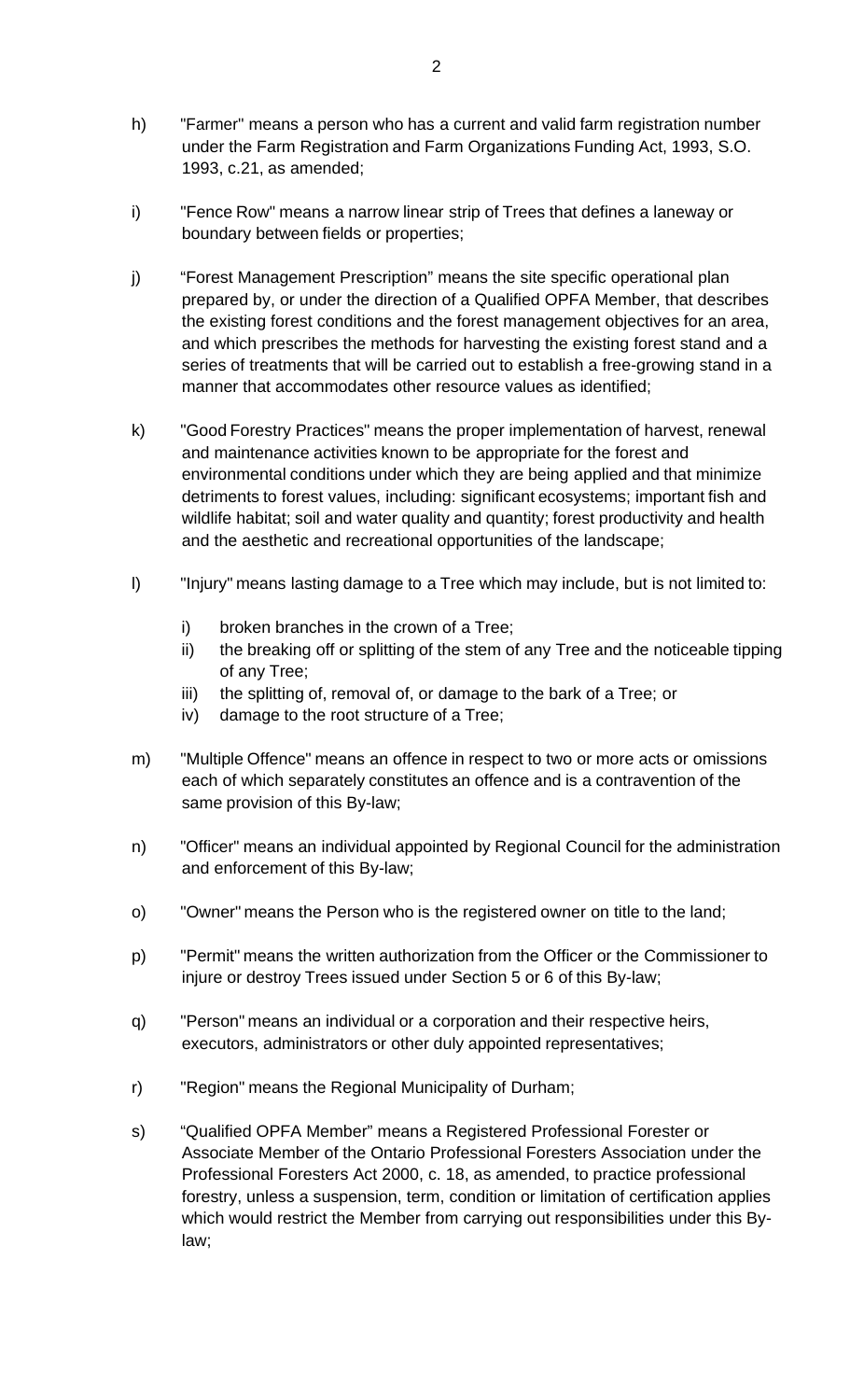- t) "Sensitive Natural Area" means lands that are in a Woodland and within:
	- i) provincially or regionally identified Significant Wetlands; or
	- ii) lands that are designated Environmentally Sensitive Area in either the Durham Regional Official Plan or area municipal Official Plans; or
	- iii) 30 metres of the water's edge of a locally, regionally, or provincially significant wetland, lake, river, stream or intermittent stream; or
	- iv) Provincial or Regional Life Science Areas or Natural and Scientific Interest identified by the *Ministry of Natural Resources Act, 1982,* as amended; or
	- v) key natural heritage features identified by the Durham Regional Official Plan and/or the Oak Ridges Moraine Conservation Plan.
- u) "Tree" or "Trees" means any living species of woody perennial plant, including its root system, which has reached or can reach a height of at least 4.5 meters at physiological maturity;
- v) "Woodland" or "Woodlands" means land on one or more properties with a density of:
	- i) at least:
		- 1) 1,000 Trees, of any size, per hectare;
		- 2) 750 Trees, measuring over five (5) centimetres at DBH, per hectare;
		- 3) 500 Trees, measuring over twelve (12) centimetres, at BH, per hectare; or
		- 4) 250 Trees, measuring over twenty (20) centimetres, at DBH, per hectare.
	- ii) but does not include:
		- 1) a cultivated fruit or nut orchard;
		- 2) a plantation established for the purpose of producing Christmas Trees and which is being actively managed and harvested for the purposes for which it was planted, except that this does not refer to plantations that have ceased being managed or harvested for their intended purpose for a period of 15 years or more;
		- 3) a bona fide tree nursery that is being actively managed and harvested for the purposes for which it was planted;
		- 4) a fence row; or
		- 5) land previously cleared and used for agricultural purposes, which has become overgrown with young (less than 15 years old) and early successional tree species common on disturbed fields (e.g. Sumac, Hawthorn, Apple, Scots Pine, Poplar, White Birch, Ash) and which is intended to be used again as part of an Agricultural Operation.

## **2. APPLICATION OF THE BY-LAW**

- 2.1 This By-law shall apply to all Woodlands one (1) hectare or more in size.
- 2.2 Applicants are encouraged to consult with the Officer prior to the submission of any Permit application.

## **3. GENERAL PROHIBITIONS**

3.1 No Person through their own actions or through any other Person shall injure or destroy any Tree located in a Woodland: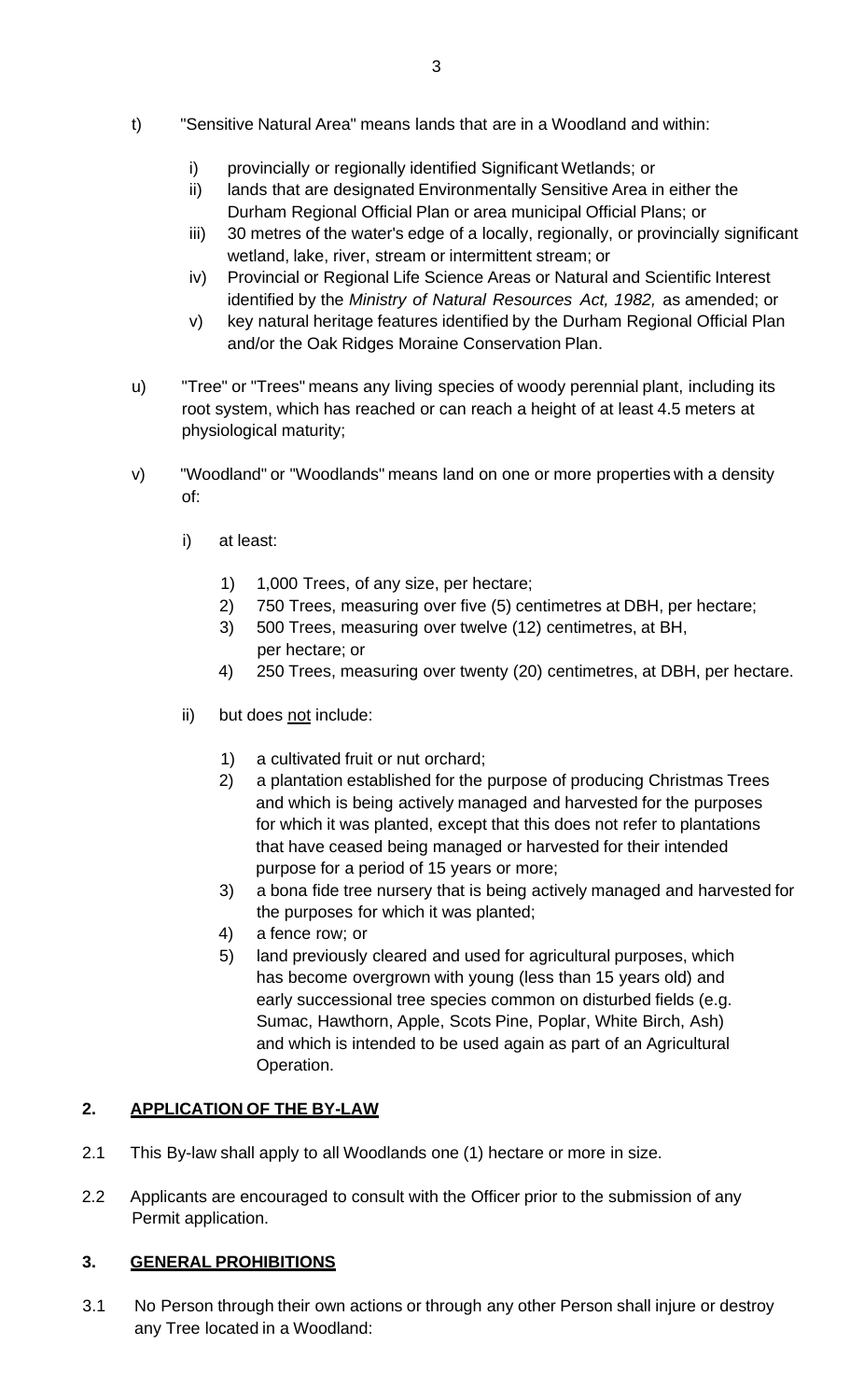- a) Unless exempted by Section 4; or
- b) Unless in possession of a valid Good Forest Practice Permit issued under Section 5 of this By-law or a Clear Cutting Permit issued under Section 6 of this By-law, and pursuant to any applicable terms or conditions.
- 3.2 No Person through their own actions or through any other Person shall:
	- a) Contravene the terms or conditions of a Permit issued under this By-law or cause or permit the contravention of the terms or conditions of a Permit issued under this By-law;
	- b) Fail to comply with an Order issued under Section 7 of this By-law; or
	- c) Remove or deface any Order that has been posted pursuant to Section 7 of this Bylaw.

### **4. EXEMPTIONS**

- 4.1 Despite Section 3 of this By-law, this By-law does not apply to:
	- a) activities or matters undertaken by a municipality or a local board of a municipality;
	- b) activities undertaken by Conservation Authorities on lands owned by the Authorities; or
	- c) activities or matters undertaken under a licence issued under the Crown Forest Sustainability Act, 1994, S.O. 1994, c.25, as amended.
- 4.2 The Injury or destruction of Trees by a person licensed under the *Surveyors Act,* R.S.O. 1990, c. s.29, as amended, to engage in the practice of cadastral surveying or his or her agent, while making a survey.
- 4.3 The Injury or destruction of Trees imposed after December 31, 2002:
	- a) as part of a Tree Preservation Plan required as a condition of approval in a plan of subdivision that has received draft approval under Section 51 of the *Planning Act;*
	- b) as part of a Tree Preservation Plan required as a condition on a consent approved under Section 53 of the *Planning Act;*
	- c) as a requirement in a Tree Preservation Plan approved and included in a site plan control agreement or a subdivision agreement entered into under Sections 41 and 51 respectively of the *Planning Act;*
	- d) in a development agreement between an Owner and an Area Municipality or the Region; or
	- e) as a condition to a development permit authorized by regulation made under section 70.2 of the *Planning Act,* or as a requirement of an agreement entered into under the regulation.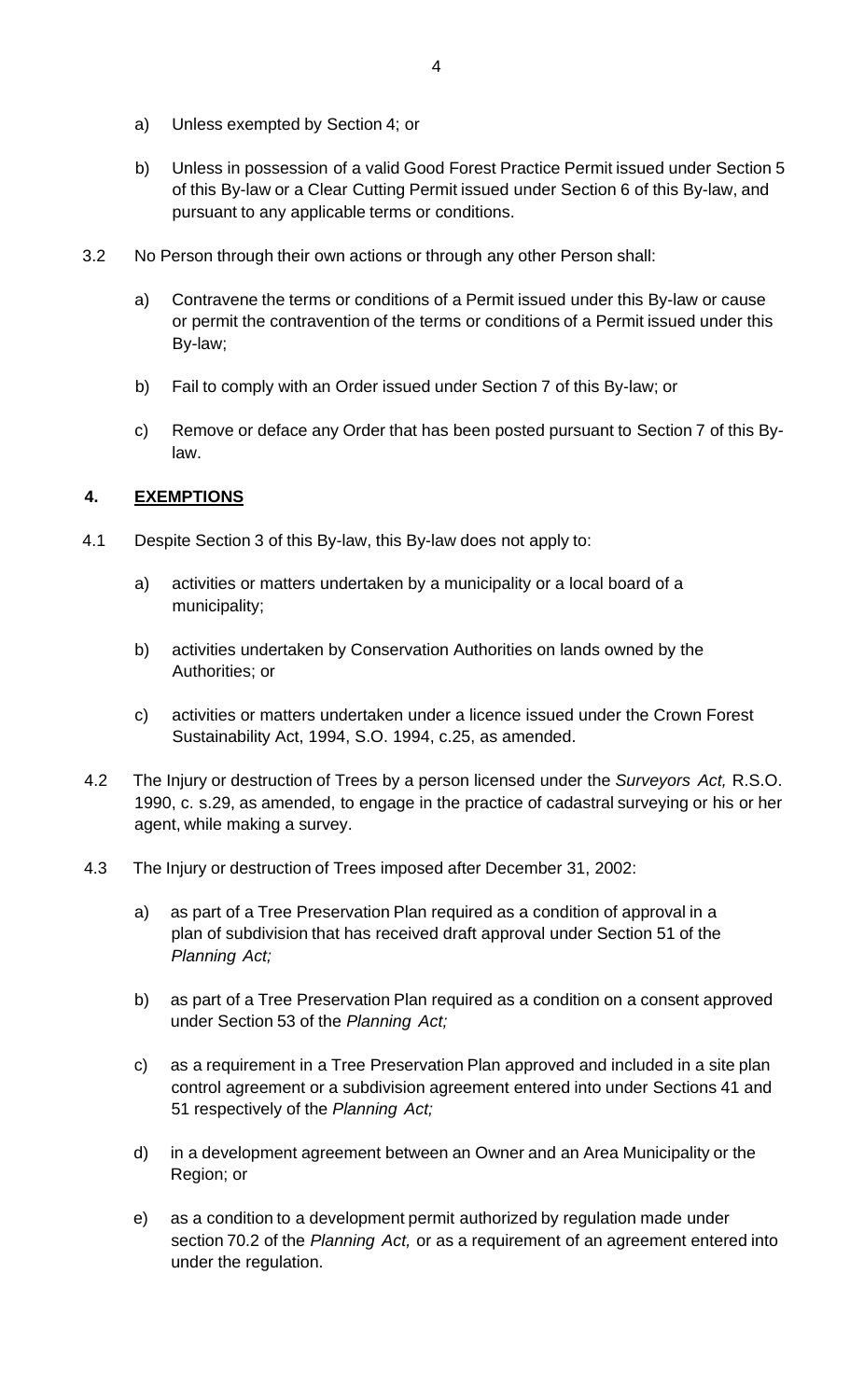- 4.4 The Injury or destruction of Trees by a transmitter or distributor, as those terms are defined in Section 2 of the *Electricity Act, 1998* S.O. 1998, c.15, Sched. A, as amended, for the purpose of constructing and maintaining a transmission system or a distribution system, as those terms are defined in that section.
- 4.5 The Injury or destruction of Trees undertaken on land described in a licence for a pit or quarry or a permit for a wayside pit or wayside quarry issued under the *Aggregate Resources Act;* R.S.O 1990, c. A.8, as amended.
- 4.6 The Injury or destruction of Trees that is required in order to erect any building, structure or thing, including yard areas, in respect of which a Building Permit has been issued, provided that no Tree is removed that is located more than 15 metres from the outer edge of the building, structure or things and that only those Trees necessary to accommodate the building, structure or thing, including yard areas, are removed.
- 4.7 The Injury or destruction of Trees that is required in order to install and provide utilities to the construction or use of the building, structure or thing, including the installation of a primary septic bed, in respect of which a Building Permit has been issued.
- 4.8 The Injury or destruction of Trees that is required in order to install, provide or maintain a single lane driveway for vehicular access to the building, structure or thing in respect of which a Building Permit has been issued.
- 4.9 The Injury or destruction of Trees on lands, including buffer lands, used for the purpose of a licensed waste disposal site that has been approved, where applicable, under the *Environmental Protection Act,* R.S.O. 1990, c. E.19, as amended; the *Ontario Water Resources Act,* R.S.O. 1990, c. 0.40, as amended; the *Environmental Assessment Act,* R.S.O. 1990, c. E.18, as amended; and the *Planning Act* and/or the Oak Ridges Moraine Conservation Plan.
- 4.10 The Injury or destruction of Trees for the construction of drainage works under the *Drainage Act,* R.S.O. 1990, c. D.17, as amended.
- 4.11 The Injury or destruction of Trees that:
	- a) are dead; or are significantly diseased; or
	- b) pose a hazard to human safety or property.
- 4.12 Normal Farm Practices carried on as part of an Agricultural Operation which retains existing woodland cover, but includes activities such as:
	- a) the removal of Trees for personal use;
	- b) the removal of Trees for farm-related uses such as fence posts and rails; and
	- c) the removal of fence rows where required.
- 4.13 Normal Farm Practices does not include Clear Cutting as defined in Section 6 of this By-law.

## **5. GOOD FORESTRY PRACTICE PERMITS**

5.1 Every Person who intends to injure or destroy a Tree or Trees, in a manner that does not constitute Clear Cutting as defined in Section 6 of this By-law, shall first complete and submit to the Region, an application for a Good Forestry Practice Permit. The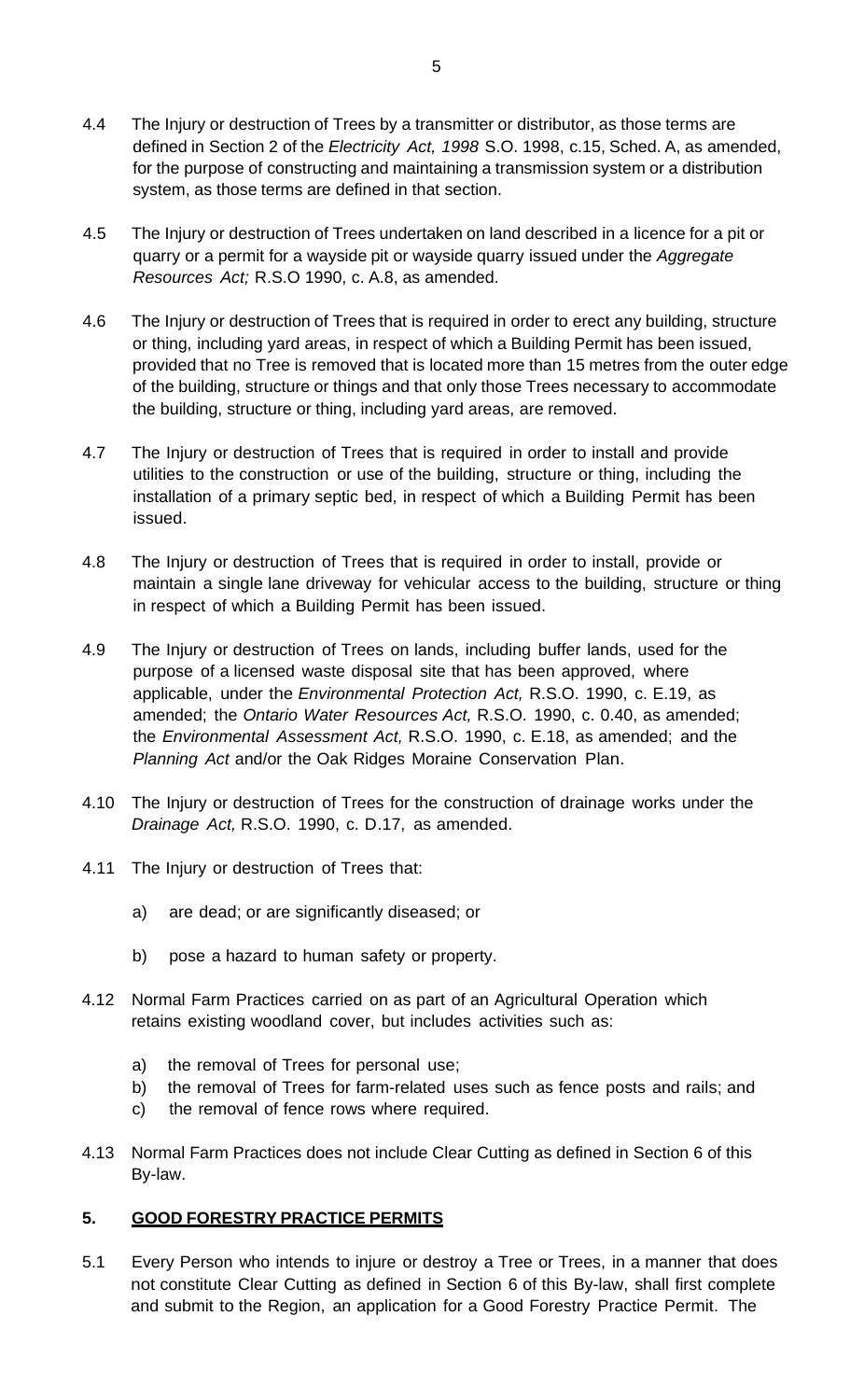Officer may, at his or her discretion, waive the requirement for a Good Forestry Practice Permit where the Tree removal being proposed involves a very small number of Trees and the impact of the removal is deemed to be negligible or imperceptible to the integrity of the overall Woodland.

- 5.2 Each Good Forestry Practice Permit application must be accompanied by the following:
	- a) a copy of the completed application form signed by the Owner;
	- b) the required fee;
	- c) such additional information as the Officer may require;
	- d) for applications which propose to injure, destroy or remove more than 50 Trees, a Forest Management Prescription, prepared by a qualified Registered Professional Forester or an associate member in good standing of the Ontario Professional Foresters Association, shall accompany the application. The Forest Management Prescription shall include a detailed map of the Woodland and the area of proposed tree removal. Tree marking must be completed by a "Certified Tree Marker".
	- e) for applications which propose to injure, destroy or remove less than 50 Trees, a plan showing the location of the trees to be affected shall be submitted, together with a description of how Good Forestry Practices are to be followed should the application be approved; and
	- f) if the area to which the application applies contains a Sensitive Natural Area, a Forest Management Prescription shall be prepared and submitted with the application, regardless of the number of Trees to be injured, destroyed or removed. T he Forest Management Prescription shall identify the environmental protection measures necessary to protect that Sensitive Natural Area feature.
- 5.3 Upon review and consideration of the application, an Officer may issue a Good Forestry Practice Permit to permit the injuring, destruction or removal of Trees in a Woodland*.*
- 5.4 The Officer may impose conditions on the Permit that relate to, but are not restricted to:
	- a) the location, number, size and type of Trees that are to be injured, destroyed or removed;
	- b) the manner and timeframe within which the affected Trees are to be injured, destroyed or removed;
	- c) the marking, with paint or other material, of the Trees that are to be injured, destroyed or removed;
	- d) the qualifications of the Persons authorized to injure, destroy or remove the Trees;
	- e) the measures to be implemented to mitigate the direct and indirect effects of the injuring, destruction or removal of Trees within Sensitive Natural Areas; and
	- f) such additional information as may be required before the Permit becomes effective.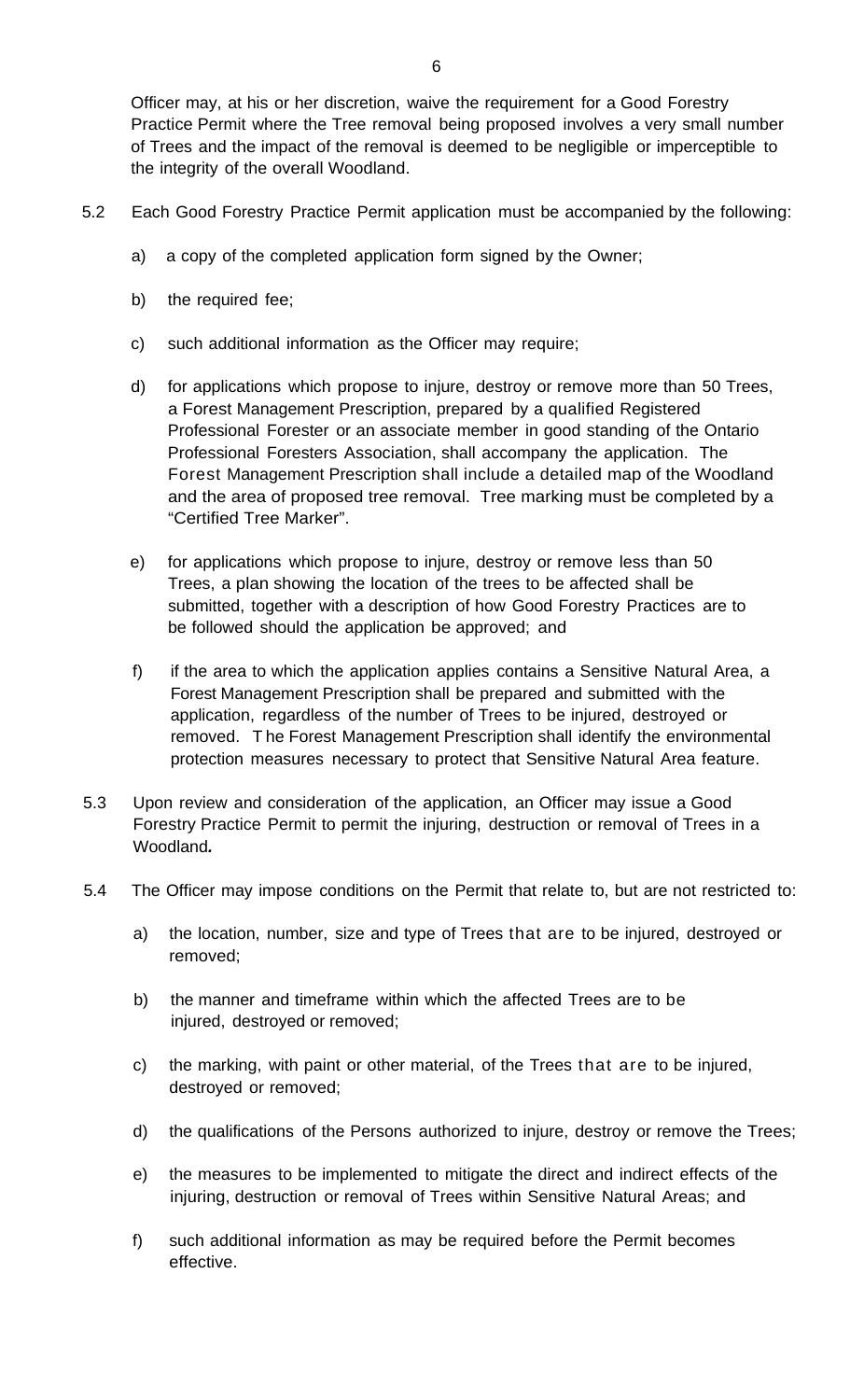- 5.5 Prior to the injury, destruction or removal of any Trees pursuant to the Permit, a copy of the Permit shall be posted and displayed in a prominent location along an open public road at the nearest practical location to the affected site area. The posted Permit shall remain on display until the work for which the Permit was issued, has been completed.
- 5.6 A Good Forestry Practice Permit shall generally be in effect for a period of two years, and is not transferable. If the activity for which the Permit was issued has not taken place within that two year period, the Permit shall lapse and be of no effect.
- 5.7 Prior to the expiry of the Permit, the Owner may request in writing, that the Permit be renewed for a period of up to one year from the expiry date of the original Permit. Such requests shall not be unreasonably denied. Permits may be renewed one time only.
- 5.8 Where a Good Forestry Practice Permit application has been denied, the Officer will notify the applicant in writing by registered mail within 10 business days of the decision, and shall provide reasons for the denial.

### **6. CLEAR CUTTING PERMITS**

- 6.1 For the purposes of this Section, "Clear Cutting" means the removal of all Trees within all or a portion of a Woodland, where the area of the Woodland to be cut is in excess of 0.1 hectare.
- 6.2 Every Person who intends to Clear Cut a portion of a Woodland greater than 0.1 hectare in size shall first complete and submit to the Region, an application for a Clear Cutting Permit. Such an application will be circulated to the area municipality and consulting agencies for comment. Every Person who intends to clear cut a portion of a Woodland 0.1 hectare or less, shall first complete and submit a Good Forest Practice Permit application pursuant to Section 5 of this By-law.
- 6.3 Each Clear Cutting Permit application must be accompanied by the following:
	- a) a copy of the completed application form signed by the Owner;
	- b) the required fee;
	- c) a plan or drawing having sufficient detail to clearly show the extent and location of the Trees to be Clear Cut;
	- d) such additional information as the Commissioner may require; and
	- e) if the portion of the Woodland to which the application applies contains a Sensitive Natural Area, the application shall be accompanied by a report prepared by a qualified natural heritage expert which shall identify the environmental protection measures necessary to protect that Sensitive Natural Area feature.
- 6.4 For applications that seek to Clear Cut between 0.1 hectare and 1 hectare of Woodland, the Commissioner, upon review and consideration of the application, may issue a Clear Cutting Permit. In making a decision on whether or not to issue the Permit, the Commissioner will give consideration to the effect of the Clear Cutting on the integrity of the Woodlot as a whole.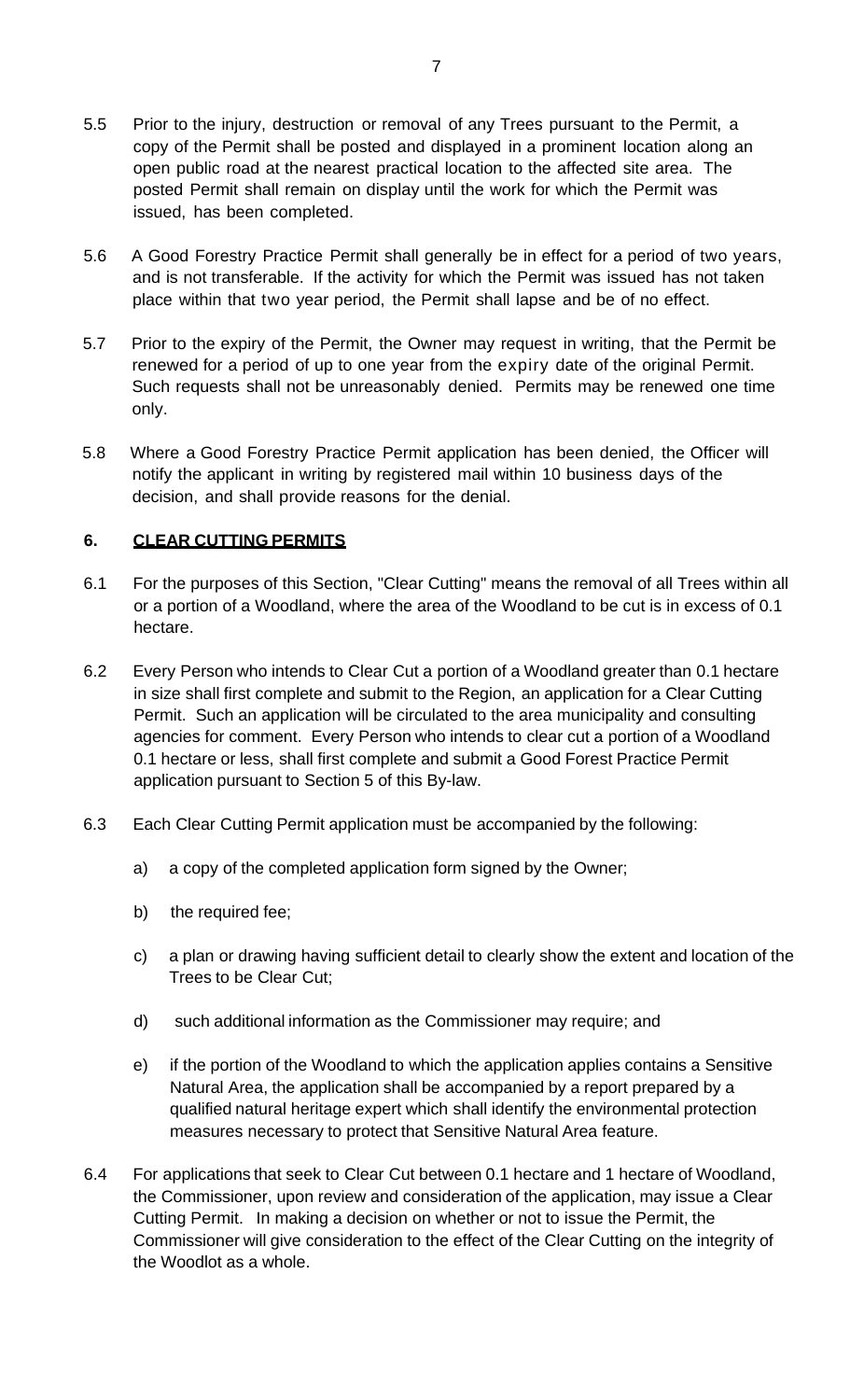- 6.5 The Commissioner may impose conditions on the Permit that relate to, but are not restricted to:
	- a) the location and number of Trees to be clear cut;
	- b) the manner and timeframe within which the Trees are to be cut;
	- c) the marking with paint or other material, the location of the Trees to be cut;
	- d) the qualifications of the Persons authorized to clear cut the Trees;
	- e) the measures to be implemented to mitigate the direct and indirect effects of the Clear Cutting on a Sensitive Natural Area;
	- f) the re-planting of Trees;
	- g) a requirement that land cleared for farm purposes must be put into agricultural use within a specified time period (e.g. 3 years); and
	- h) any such additional information as may be required before the Permit becomes effective.
- 6.6 Prior to the Clear Cutting taking place, a copy of the Permit shall be posted and displayed in a prominent location along an open public road at the nearest practical location to the affected site area. The posted Permit is to remain on display until the work for which the Permit was issued has been completed.
- 6.7 A Clear Cutting Permit may be issued for an effective period of up to one year, and is not transferable. If the Clear Cutting for which the Permit was issued has not taken place within that one year period, the Permit shall lapse and be of no effect.
- 6.8 Prior to the expiry of the Permit, the Owner may request in writing, that the Permit be renewed for a period of up to one year from the date of the original Permit. Such requests shall not be unreasonably denied. Permits may be renewed one time only.
- 6.9 Where a Clear Cutting Permit application has been denied, the Commissioner will notify the applicant in writing by registered mail within 10 business days of the decision, and shall provide reasons for the denial.
- 6.10 For applications that seek to Clear Cut an area of Woodland that is greater than 1 hectare in size, a public meeting before the Regional Planning Committee shall be required, and Regional Council approval shall be required before the Commissioner will be authorized to issue the Clear Cutting Permit.
- 6.11 For the purposes of determining the area of Woodlot to be Clear Cut in subsection 6.10 above, consideration shall be given to the cumulative amount of Woodland Clear Cut from the date that this By-law has come into effect. At the discretion of the Commissioner, a public meeting may be required for an application less than 1 hectare in area, if the cumulative amount of treed area to be Clear Cut from that Woodland since the coming into effect of this By-law, exceeds 1 hectare.
- 6.12 Within 10 days of receipt of an application for a Clear Cutting Permit for a Woodland greater than 1 hectare in size, the Commissioner or his designate shall send by regular mail or by personal delivery, written notice of the public meeting to the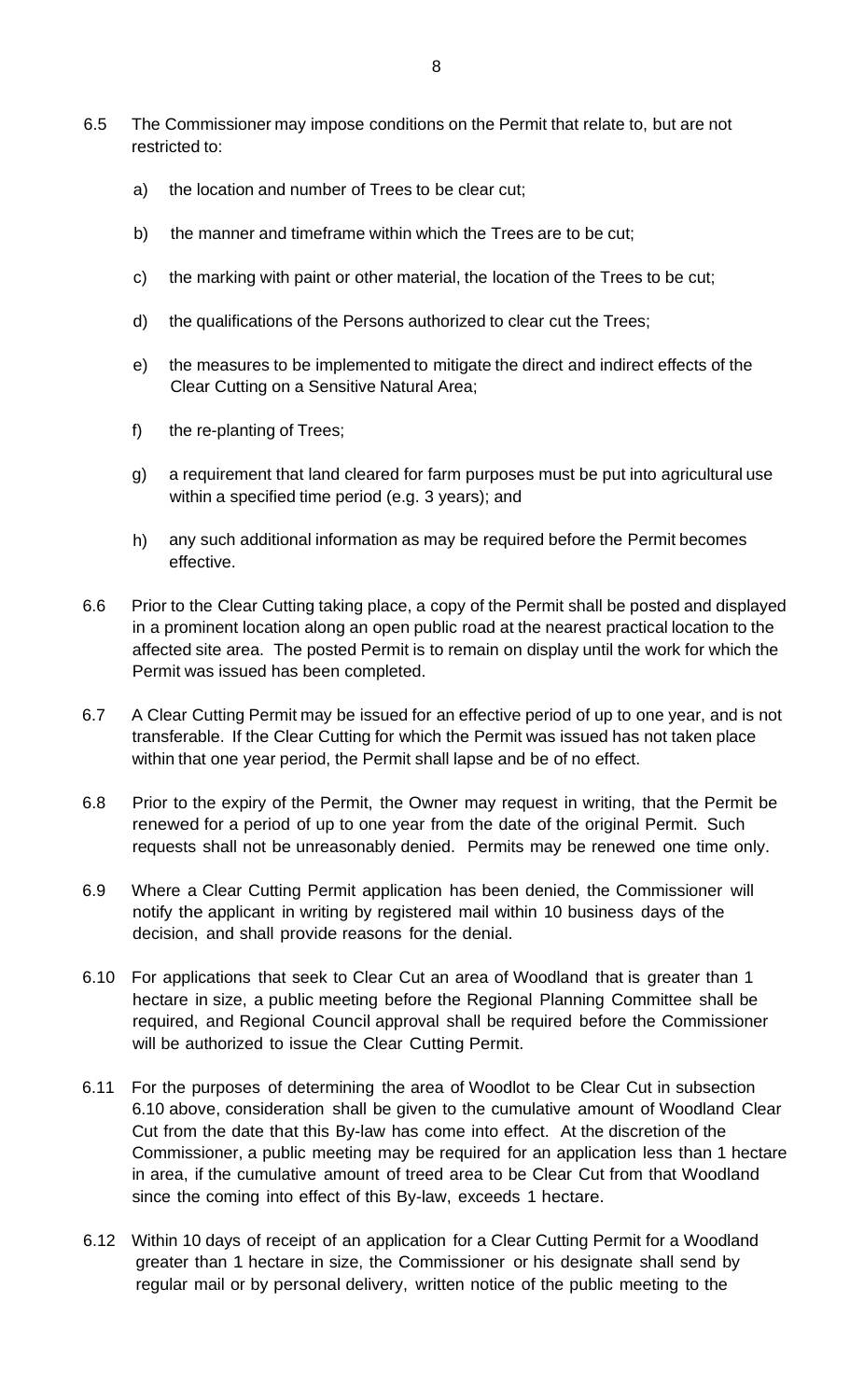applicant, to all assessed Owners of each parcel of land that abuts the subject property from which Trees are proposed to be Clear Cut, and to any other such Person or agency as the Commissioner deems appropriate.

- 6.13 At least 20 days prior to the public meeting, the applicant shall erect a public notice sign in the form approved by the Commissioner, in a prominent location along an open public road at the nearest practical location to the affected site area.
- 6.14 Upon review and consideration of the application, and at least 20 days prior to the Public Meeting, the Commissioner shall prepare a report to Regional Planning Committee, which report shall recommend whether or not the application should be approved, and the reasons for the recommendation.
- 6.15 At the public meeting, the applicant and any interested Person shall be afforded an opportunity to address the Planning Committee. The Committee's recommendation shall be forwarded to Regional Council for consideration, and Council may authorize the Commissioner to issue the Clear Cutting Permit and impose conditions as deemed appropriate, or it may direct the Commissioner to deny the application. Any Clear Cutting Permits issued under this Subsection, shall also be subject to the provisions of subsections 6.6, 6.7, and 6.8.
- 6.15 Where Council directs the Commissioner not to issue a Clear Cutting Permit, the applicant will be notified in writing by registered mail within 10 business days of the Council meeting, and such notice shall provide reasons for the denial.

### **7. ENFORCEMENT**

- 7.1 An Officer, appointed by by-law of Regional Council, or any person authorized by an Officer, may at all reasonable times enter upon and inspect any land and Woodland for the purposes of enforcing this By-law, determining compliance with this By-law, determining compliance with terms and conditions of a Permit issued under this Bylaw, or laying charges under this By-law.
- 7.2 Where an Officer has determined that a contravention of this By-law has occurred, the Officer may make an Order requiring the Person who contravened this By-law or who caused or permitted the injuring or destruction of Trees in contravention of this By-law, to stop the injuring or the destruction of Trees. The Order shall set out:
	- a) the municipal address or the legal description of the land;
	- b) reasonable particulars of the contravention; and
	- c) the period within which there must be compliance with the Order.
- 7.3 Where an Officer has determined that a contravention of this By-law has occurred, the Officer may make an Order requiring the Person who contravened this By-law or who caused or permitted the injuring or destruction of Trees in contravention of this By-law, to rehabilitate the land or Woodland or to plant or replant trees. The Order shall set out:
	- a) the municipal address or the legal description of the land;
	- b) reasonable particulars of the contravention;
	- c) the work to be done and the period within which there must be compliance with the Order; and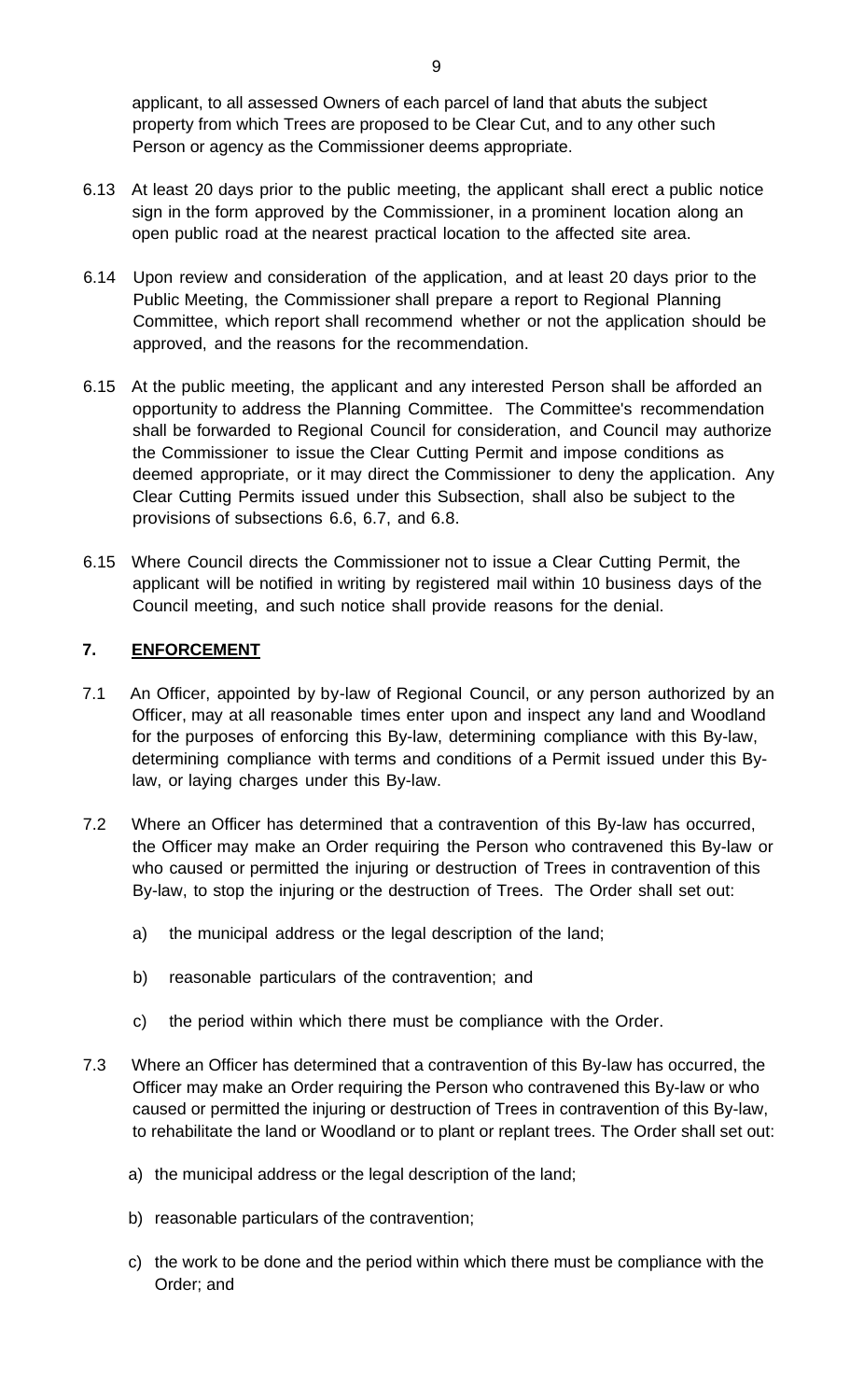- d) should the work not be done in compliance with the Order, the Region may have the work done at the expense of the owner.
- 7.4 No person shall hinder or obstruct or attempt to hinder or obstruct any person who is exercising a power or performing a duty under this By-law.

## **8. PENALTY**

- 8.1 Any person who contravenes any provision of this By-law is guilty of an offence and upon conviction is liable to a fine of not less than \$500 and not more than \$100,000.
- 8.2 Despite subsection 8.1, the Region designates that the destruction of each Tree is one offence in a series of Multiple Offences. In the case of Multiple Offence, a Person found guilty of contraventions of this By-law constituting a Multiple Offence is liable upon conviction, for each offence included in the Multiple Offence, for minimum fine of \$500 and a maximum fine not exceeding \$10,000; however, despite Section 8.1, the total of all fines for each included offence is not limited to \$100,000.
- 8.3 If a Person is convicted of an offence for contravening this By-law the Court in which the conviction has been entered, and any Court of competent jurisdiction thereafter, may order the person to rehabilitate the land or to plant or replant Trees in such a manner and within such period as the Court considers appropriate.

### **9. ADMINISTRATION**

- 9.1 Schedule "A" shall form part of this By-law.
- 9.2 If any section or part of this By-law is found by any court of competent jurisdiction to be illegal or beyond the power of Regional Council to enact, such section or part shall be deemed to be severable and all other sections or parts of this By-law shall be deemed to be separate and independent therefrom and to be enacted as such.
- 9.3 The short title of this By-law is the "Regional Tree By-law".
- 9.4 An Owner of a property shall be presumed to have injured or destroyed or caused or permitted to be injured or destroyed a Tree growing in a Woodland, or contravened or cause or permitted the contravention of the terms or conditions of a Permit issued under this By-law, as the case may be, which presumption may be rebutted by evidence to the contrary on a balance on probabilities.
- 9.5 By-law 27-2008 of the Regional Municipality of Durham and any amendments thereto, are hereby repealed.
- 9.6 Despite subsection 9.5, By-law 27-2008 shall continue to apply to:
	- a) proceedings in respect of offences that occurred before its repeal; and
	- b) Permits in compliance with By-law 27-2008, which were made prior to its repeal.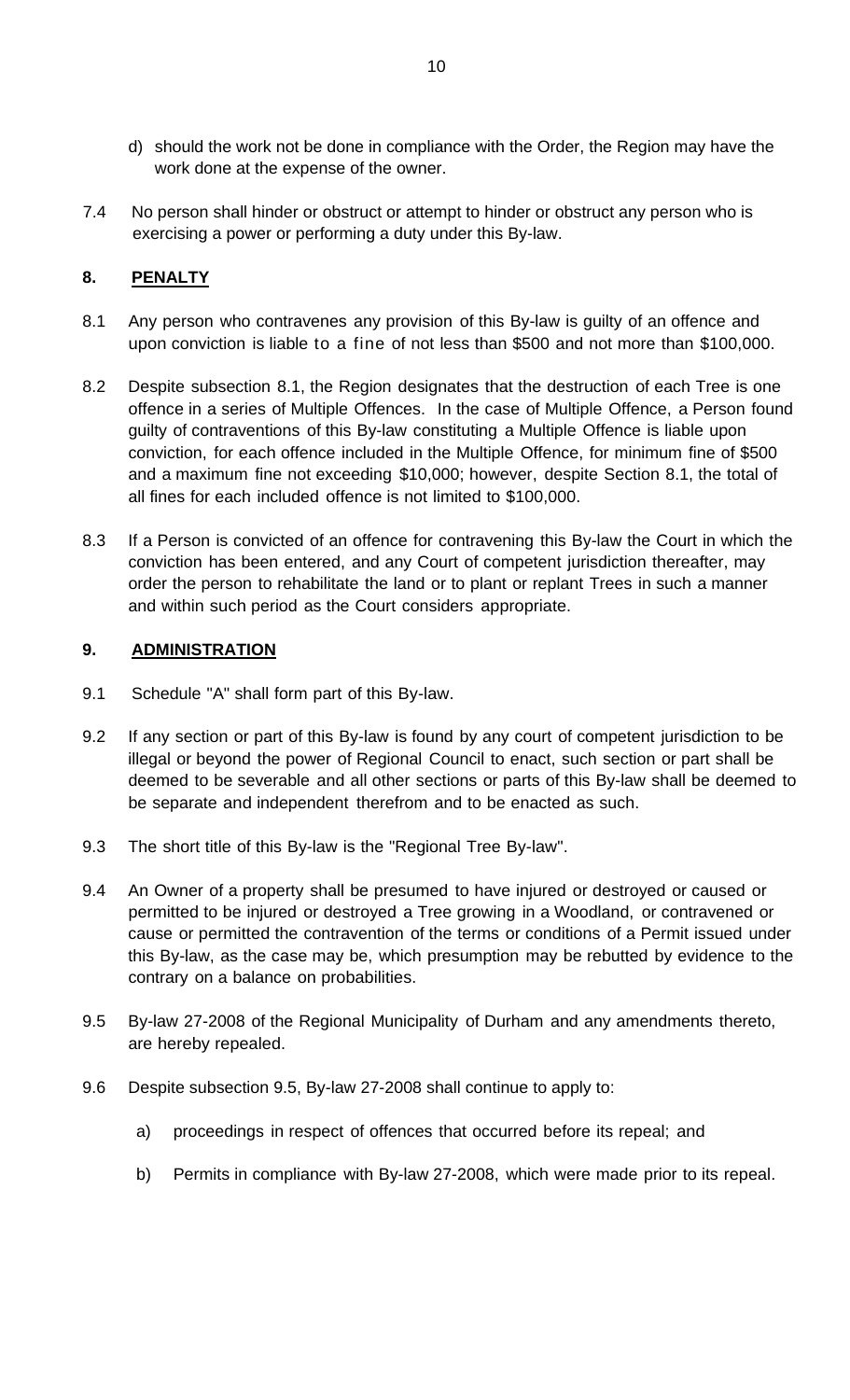9.7 This By-law shall come into force and effect on September 1, 2012.

This By-law read and passed this  $27<sup>th</sup>$  day June of 2012.

R. Anderson, Regional Chair and CEO **P.M. Madill, Regional Clerk** 

 $\overline{a}$